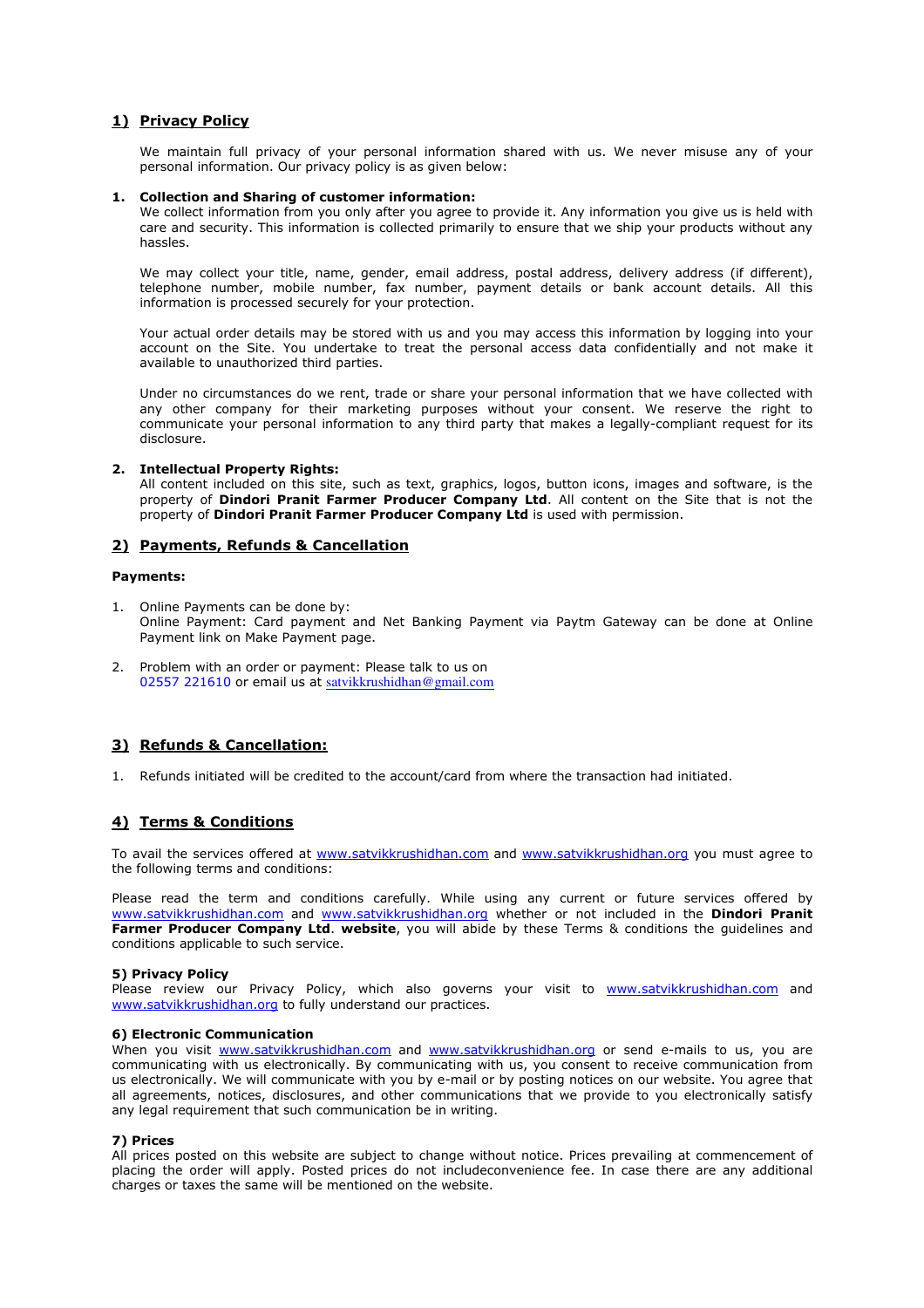# 8) Payment

Online Payments can be done by:

Online Payment: Card payment and Net Banking Payment via paytm Gateway can be done at Online Payment link on Make Payment page.

# 9) Changes and Cancellation

Changes and Cancellation not allowed.

## 10) Refund

Refunds initiated will be credited to the account/card from where the transaction had initiated.

## 11) License and Website Access

## General:

www.satvikkrushidhan.com and www.satvikkrushidhan.org grants you a limited license to access and make personal use of this website and not to download (other than page caching) or modify it, or any portion of it, except with express written consent of www.satvikkrushidhan.com and www.satvikkrushidhan.org

#### No license for commercial sale:

This license does not include any resale or commercial use of this website or its content; any collection and use of any product listing, description, or pricing; copying of account information for the benefit of another merchant; or any use of data mining, or similar data gathering and extraction tools.

## No reproduction:

This website or any portion of this website may not be reproduced, duplicated, copies, sold, visited, or otherwise exploited for any commercial purpose without express written consent of www.satvikkrushidhan.com and www.satvikkrushidhan.org

#### No framing:

You may not frame or utilize framing technologies to enclose any trademark, logo, or other proprietary information (including images, text, page layout, or form) of www.satvikkrushidhan.com and www.satvikkrushidhan.org without the express written consent.

### Metatags:

You may not use any metatags or any other 'hidden text' utilizing Supreme Enterprises name or trademarks without the express written consent of www.satvikkrushidhan.com and www.satvikkrushidhan.org. Any unauthorized use terminates the permission or license granted by www.satvikkrushidhan.com and www.satvikkrushidhan.org

# 12) Reviews, Comments, Communications, and other content

## Nature of content:

Visitors to www.satvikkrushidhan.com and www.satvikkrushidhan.org may post content and other communications; and submit suggestions, ideas, comments, questions or other information, as long as the content is not illegal, obscene, threatening, defamatory, invasive of privacy, infringing of intellectual property rights to otherwise injuries to third party or objectionable and does not consist of or contains software virus, political campaigning, commercial solicitation, mass mailing or any form of spam.

## False information:

You may not use false email address, impersonate any person or entity, or otherwise mislead as to the origin of a card or other content. www.satvikkrushidhan.com and www.satvikkrushidhan.org reserves the right (but not the obligation) to remove or edit such content but does not regularly review posted contents.

## Rights Granted:

If you do post content or submit material and unless we indicate otherwise, you grant www.satvikkrushidhan.com and www.satvikkrushidhan.org a non-exclusive, royalty free, perpetual, irrevocable, and fully sub-licensed right to use, reproduce, modify, adapt, publish, translate, create derivative work from, distribute, and display such content throughout the world in any media. You grant www.satvikkrushidhan.com and www.satvikkrushidhan.org the right to use the name that you submit in connection with such content if www.satvikkrushidhan.com and www.satvikkrushidhan.org chooses.

Right Owned: You represent and warrant that you own all the rights or otherwise or control all of the rights to the content that you post; that the content is accurate; that the use of the content to supply does not violate this policy and will not cause injury to any person or entity and that you will indemnify www.satvikkrushidhan.com and www.satvikkrushidhan.org for all claims resulting from the content you supply. www.krushimahotsav.org has the right but not the obligation to monitor and edit or remove any activity or content. www.satvikkrushidhan.com and www.satvikkrushidhan.org takes no responsibility and assumes no liability for any content posted by you or any third party.